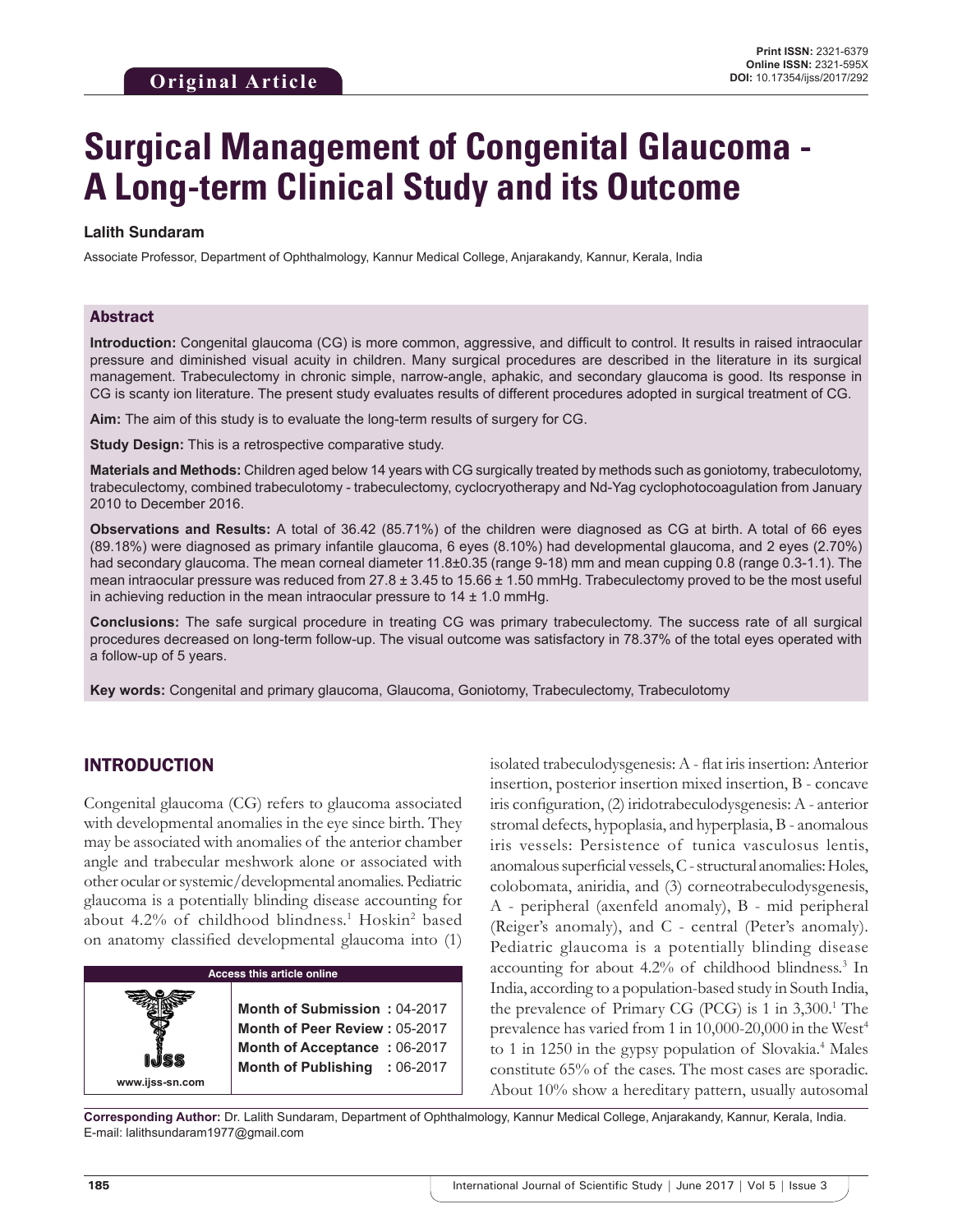recessive with variable inheritance.<sup>5,6</sup> Trabeculectomy is one of the most commonly performed operations for glaucoma. Fairly good results were obtained with trabeculectomy in chronic simple glaucoma, $7-9$  narrow angle glaucoma,<sup>10</sup> aphakic glaucoma,<sup>8</sup> and secondary glaucoma.10 Aim of the present communication is to report the follow-up of trabeculectomy in 50 cases of CG. In this context, the present study was conducted to evaluate the long-term results of surgery for CG in terms of reduced intraocular pressure (IOP) control and residual visual acuity in children under 14 years who underwent different surgical procedures for primary and secondary CG.

## MATERIALS AND METHODS

The present study was a prospective study conducted in a tertiary teaching Hospital in Northern Kerala attached to Kannur Medical College, Kannur. A total of 42 children attending the OPD of Ophthalmology with diagnosis of CG were included in the study. An Institutional Ethical Committee clearance was obtained and committee approved consent letter was used for the inclusion of children in the study. The study period was between January 2010 and December 2016 (6 years). A thorough clinical history including family history of childhood glaucoma and consanguinity was elicited. Demographic data were collected using standard collection forms; pre- and post-operative ocular examination status, IOP, visual acuity, type of ocular surgery, age at the diagnosis of the disease and operation, intra- and post-operative notes, and complications were recorded. The clinical diagnosis was established based on measurements of IOP and by the presence of accompanying signs and symptoms of sustained, elevated IOP such as buphthalmos and corneal enlargement and edema as well as tearing and photophobia. All children were examined under chloral hydrate (50-100 mg/kg) sedation in the OPD. Ocular assessment includes microscopic evaluation of the anterior segment of the eye with slit lamp. IOP measurement was done under topical anesthesia by using handheld tonometer, Goldmann applanation tonometer, and pneumotonometer. The horizontal corneal diameter assessed by a ruler or caliper. Gonioscopy and fundoscopy performed by Koeppe lens if the cornea was clear. The selected eyes were operated using the following surgical procedures to lower IOP. The different procedures undertaken were goniotomy, trabeculotomy, trabeculectomy, combined trabeculotomy - trabeculectomy (CTT), cyclocryotherapy (CCT), and contact Nd-Yag cyclophotocoagulation (CYC). All the procedures were performed under general anesthesia, using standard techniques that are described in text books. The minimum follow-up required to be included in the study was 6 months from the date of

glaucoma surgery. Post-operative drug therapy included topical dexamethasone, neomycin, and polymyxin B; 3 h and ointment at bedtime. Antiglaucoma drugs systemically used wherever necessary. During the stay at hospital, all children were examined on days 1-3 after surgery. After discharge, the follow-up was at weeks 1, 4, and 8 and then every 3 months thereafter for 5 years. At every examination, the anterior chamber depth, corneal appearance, bleb appearance, IOP, fundus, and any complications were looked for and recorded. All the data were analyzed using standard statistical methods like mean ± standard deviation, and the student's *t*-test was used. Because of the variability in length of follow-up among patients, life-table (survival) analysis (Kaplan-Meier method) was used to estimate the success rate at various post-operative intervals.

## OBSERVATIONS AND RESULTS

Totally, 74 eyes of 42 children were operated on including 29 male and 13 females. The mean age at the diagnosis was  $10.25 \pm 2.20$ . Nearly 64% of the children were diagnosed as CG at birth. There were 29 male and 13 female children with M:F ratio of 2.23:1. The mean corneal diameter 11.8 (range 9-18) mm and mean cupping 0.8 (range 0.3-1.1). The mean cup to disc ratio was 0.6 among the 37 eyes. The mean intraocular pressure reduction was from  $27.8 \pm 2.10$ to 15.45  $\pm$  0.90 mmHg in 45 eyes (60.81%), following a mean number of operation/eye of 2.2, and a mean followup of 74.6 months. The mean age of the patients at surgery was  $38.6 \pm 3.40$  months (Table 1). Among the 42 children, 30 children had bilateral CG (71.42%) and the remaining 12 (28.57%) were presenting with unilateral disease (right eye - 08 and left eye - 04), (Table 1). Family history of CG was positive in 11.42 (26.19%), (Table 1). A total of 27.42 children showed visual acuity  $\leq 6.60$  (64.28%) and above 6.60 visual acuity was in 15.42 (35.71%) children (Table 1).

Among the 74 eyes, 66 eyes (89.18%) were diagnosed as primary infantile glaucoma, 6 eyes (8.10%) had developmental glaucoma, and 2 eyes (2.70%) had secondary glaucoma (Table 2).

Among the 6 eyes of 3 patients who had goniotomy, 3 eyes failed within 3 months, repeat goniotomy had to be done in 2 eyes. The mean post-operative follow-up in this group was  $4.60 \pm 0.85$  years. A total of 2 eyes had good visual acuity at the end of 5 years follow-up. Totally, 3 eyes developed scar in the cornea which affected the visualization of the angle and subsequently the result of surgery. The mean reduction of IOP was  $17 \pm 1.25$  mmHg. The success rate was  $2/74$  (2.70%), (Table 3). In 5 eyes in this study trabeculotomy was done. Scar developed in 2/05 eyes. Corneal haze decreased in 3/05 eyes. The success rate in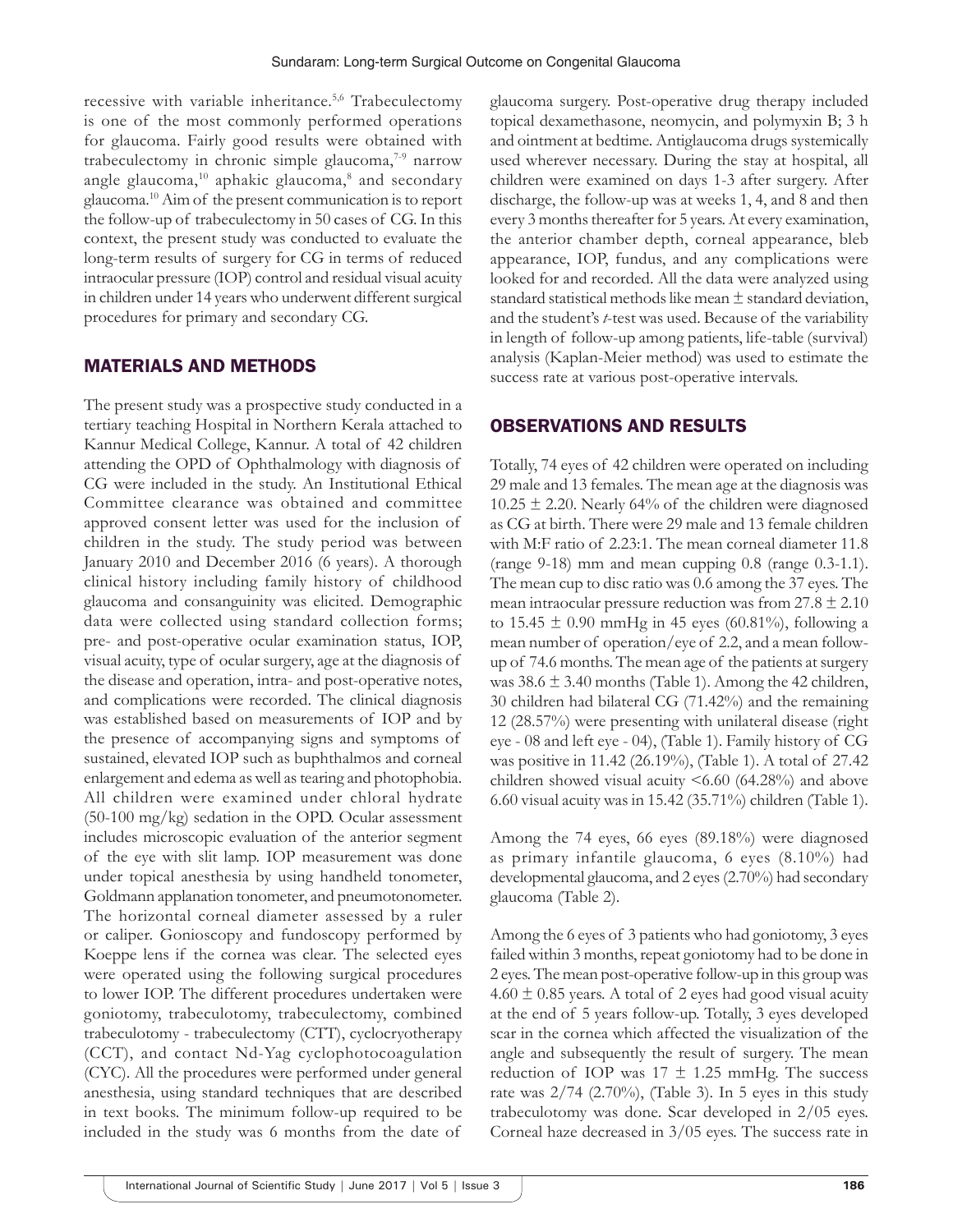terms of gain in visual acuity was 3/74 (4.05%), (Table 3). A total of 37 eyes in the study underwent trabeculectomy. The mean reduction in IOP was  $14 \pm 1.0$  mmHg. The success rate was 31/74 (41.89%) in terms of gain in visual acuity. Scar development was in 4/74 eyes (5.40%) and decrease in corneal haze was observed in 33/74 (44.59%) eyes (Table 3). CTT was done in 16 eyes. Mean IOP was found reduced to  $15 \pm 1.45$  mmHg. Visual acuity was good in  $9/74$  (12.16%), average in  $4/16$  (5.40%) of the eyes operated. Scar was found in 2/16 and decreased corneal haze in 12/16 eyes (75%), (Table 3). A CCT procedure was under taken in 05 eyes. IOP was reduced to  $16 \pm 1.0$  mmHg at the end of follow-up for 5 years and the success rate

| <b>Observation</b>                           | Result          |  |  |
|----------------------------------------------|-----------------|--|--|
| Mean age at diagnosis in months              | $10.25 + 2.20$  |  |  |
| Mean age at time of surgery in months        | $34.4 \pm 3.40$ |  |  |
| Gender                                       |                 |  |  |
| Male                                         | 29              |  |  |
| Female                                       | 13              |  |  |
| Number of affected eyes                      |                 |  |  |
| Right                                        | $30 + 08$       |  |  |
| Left                                         | $30 + 04$       |  |  |
| Consanguinity                                | 11.42 (26.19%)  |  |  |
| Mean pre-operative IOP (mmHg)                | $27.8 \pm 2.10$ |  |  |
| Mean corneal diameter (mm)                   | $11.8 \pm 0.35$ |  |  |
| Mean cup to disc ratio                       | 0.8 (37 eyes)   |  |  |
| Clear cornea                                 | 16 eyes         |  |  |
| Corneal edema                                | 22 eyes         |  |  |
| Corneal scar                                 | 04 eyes         |  |  |
| Mean number of pre-op medications            | 26              |  |  |
| Visual acuity                                |                 |  |  |
| Poor visual acuity (NLP=No light perception, | 27              |  |  |
| LP=Light perception, HM=Hand motion CF=Count |                 |  |  |
| fingers, CSM=Central, steady, maintain)      |                 |  |  |
| Average (6/60, 6/36, 6/24)                   | 10              |  |  |
| Good (6/12, 6/9 and 6/6                      | 05              |  |  |

| Table 2: The final clinical diagnosis (n-42) |            |
|----------------------------------------------|------------|
| Type of glaucoma                             | $n$ (%)    |
| Primary infantile glaucoma                   | 66 (89.18) |
| Developmental glaucoma                       | 06 (08.10) |
| Secondary glaucoma                           | 02 (02.70) |

was 4/05 (80%) and there was no corneal haze or scar formation (Table 3). Nd-Yag cyclophotocoagulation was done in 5 eyes. The success rate was 100% and there were eyes with scar and decreased corneal haze in all the eyes (Table 3).

At the end of the study and follow-up of 5 years, the overall end results in terms of lowered IOP, improved visual acuity and reduced corneal haziness, optic disc diameter, and incidence of scar were analyzed in all the 74 eyes operated. The mean age at the diagnosis was  $10.25 \pm 2.20$ .  $36/42$  (85.71%) of the children were diagnosed as CG at birth. A total of 66 eyes (89.18%) were diagnosed as primary infantile glaucoma, 6 eyes (8.10%) had developmental glaucoma, and 2 eyes (2.70%) had secondary glaucoma. The mean corneal diameter  $11.8 \pm 0.35$  (range 9-18) mm, and mean cupping 0.8 (range 0.3-1.1). The mean intraocular pressure reduction was from 27.8  $\pm$  3.45 to 15.66  $\pm$  1.50 mmHg; following a mean number of operation/eye of 2.2, and a mean follow-up of  $94.6 \pm 4.20$  months. The mean age of the patients at surgery was  $38.6 \pm 3.40$  months. Trabeculectomy proved to be the most useful in achieving reduction in the intraocular pressure to  $14 \pm 1.0$  mmHg. There were no severe complications recorded in the study. Good recovery of visual acuity was found in 42/74 eyes (56.75%) operated and average recovery in 16/74 eyes (21.62%) and poor recovery in 16/42 eyes (21.62%), (Table 3). During the post-operative period hyphema was noted in 16/74 eyes and total resolved in 10 days. Eccentric pull of pupil was noted in 5/74 eyes operated. Choroidal and exudative retinal detachment occurred in 1 child following trabeculectomy. The detachment resolved in 2 weeks.

# **DISCUSSION**

CG remains a responsible cause for blindness in children accounting for  $4-18%$  of cases.<sup>11,12</sup> In Indian literature few studies showed incidence of Congenital Glaucoma accounted for 4.2-7% of all causes causing blindness in children.12,13 CG cases are usually sporadic but 10-40%

## **Table 3: The mean values of parameters after follow‑up of 5 years (***n***‑74)**

| Type of surgery- number of eyes - 74 | <b>IOP</b> mmHa |                | <b>Visual acuity</b> |                | Optic cup      | <b>Corneal</b><br>diameter | <b>Scar</b><br><b>Present</b> | <b>Corneal</b><br>haze |    |
|--------------------------------------|-----------------|----------------|----------------------|----------------|----------------|----------------------------|-------------------------------|------------------------|----|
|                                      |                 | <b>Poor-16</b> | Average-16           | <b>Good-42</b> |                |                            |                               |                        |    |
| Goniotomy-06                         | 17±1.25         | 04             | 01                   | 01             | $0.8 + 0.06$   | $12.8 \pm 0.35$            | 3                             | 03                     | 03 |
| Trabeculotomy - 05                   | 16±1.60         | 02             | 01                   | 02             | $0.9 + 0.05$   | $11.90 \pm 0.5$            | 2                             | 02                     | 03 |
| Trabeculectomy - 37                  | 14±1.0          | 06             | 08                   | 23             | $0.8 + 0.07$   | $10.70{\pm}0.4$            | 4                             | 04                     | 33 |
| CTT <sub>16</sub>                    | 15±1.45         | 03             | 04                   | 09             | $0.9{\pm}0.04$ | $11.35 \pm 0.5$            | 2                             | 04                     | 12 |
| $CCT - 05$                           | 16±1.0          | 01             | 01                   | 03             | $0.9 + 0.05$   | $11.80 \pm 0.4$            | $\overline{\phantom{0}}$      | 00                     | 05 |
| Nd-Yaq-cyclo-photocoaquiation -05    | 16±1.2          | 00             | 01                   | 04             | $0.9 \pm 0.04$ | $12.30 \pm 0.3$            | $\overline{\phantom{0}}$      | 00                     | 05 |

Poor visual acuity, NLP: No light perception, LP: Light perception, HM: Hand motion, CF: Count fingers, CSM: Central, steady, maintain, Average visual acuity: Vision 6/60, 6/36, 6/24, Good visual acuity: 6/12, 6/9 and 6/6